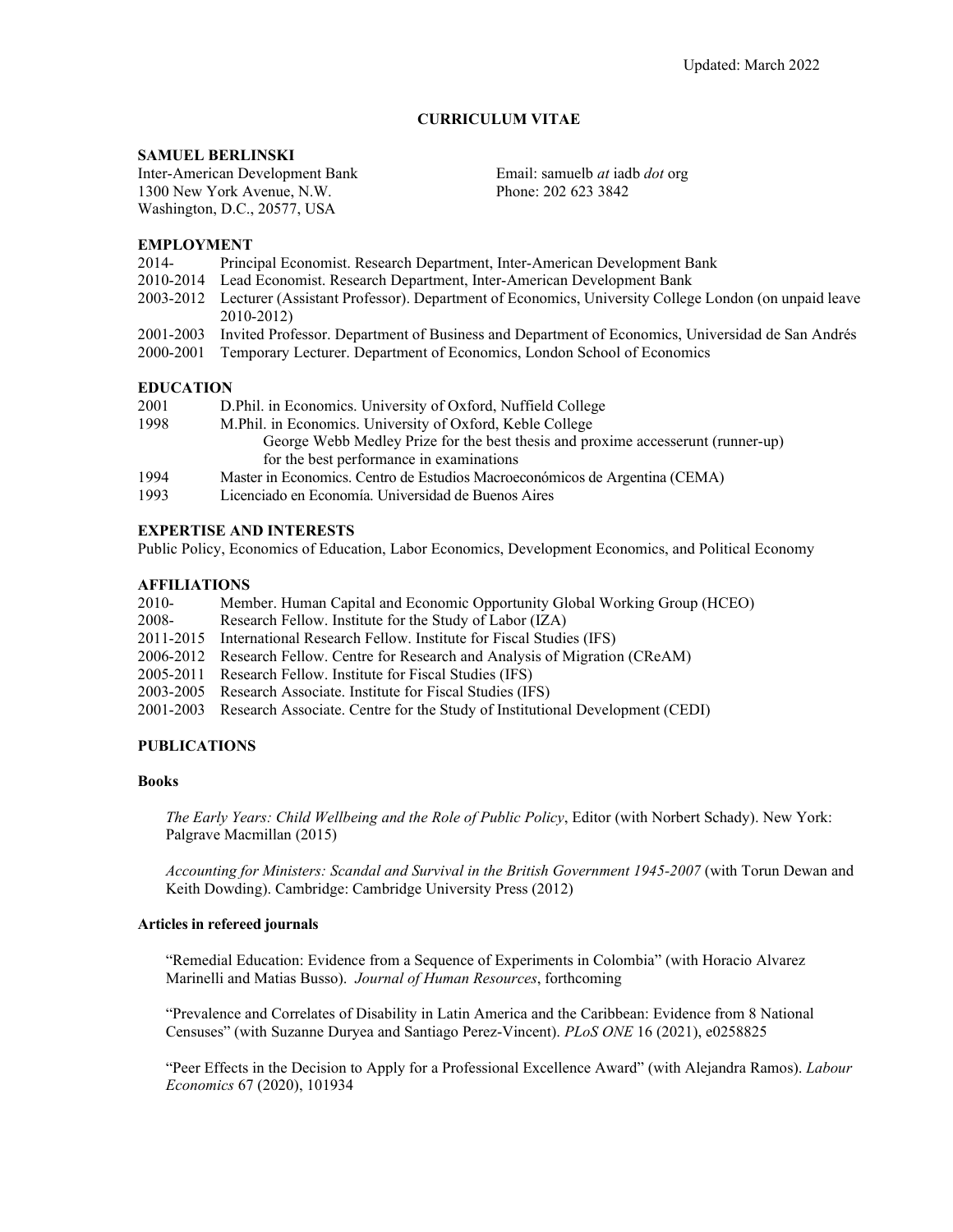"Teacher Mobility and Merit Pay: Evidence from a Voluntary Public Award Program" (with Alejandra Ramos). *Journal of Public Economics* 186 (2020), 104186

"Progress and Challenges for an Evidence-based Gender Equality Policy: A focus in Latin America and the Caribbean" (with Rosangela Bando and Jose Martinez Carrasco). *Journal of Economics, Race, and Policy* 2 (2019), 187-201

"Motivation, Resources and the Organization of the School System" (with Facundo Albornoz and Antonio Cabrales). *Journal of the European Economic Association* 16 (2018), 199-231

"Cultural Adaptation of a Neurobiologically-informed Intervention in Local and International Contexts" (with Eric Pakulak, Amanda Hampton Wray, Zayra Longoria, Alejandra Garcia Isaza, Courtney Stevens, Theodore Bell, Sarah Burlingame, Scott Klein, Orazio Attanasio, and Helen Neville). *New Directions for Child and Adolescent Development* 158 (2017), 81–92

"Challenges in Educational Reform: An Experiment on Active Learning in Mathematics" (with Matias Busso). *Economics Letters* 156 (2017), 172-175

"How Much Are We Willing to Contribute for Better Educational Outcomes? Evidence from a Survey Experiment" (with Matias Busso). *Economic Inquiry* 54 (2016), 63-75

"Franchise Extension and the British Aristocracy" (with Torun Dewan and Brenda van Coppenolle). *Legislative Studies Quarterly* 39 (2014), 531-558

"Market Regulation and Firm Performance: The Case of Smoking Bans in the United Kingdom" (with Jérôme Adda and Stephen Machin). *Journal of Law and Economics* 55 (2012), 365-391

"Preschool and Maternal Labor Outcomes: Evidence from a Regression Discontinuity Design" (with Sebastian Galiani and Patrick McEwan). *Economic Development and Cultural Change* 59 (2011), 313-344

"The Political Consequences of Franchise Extension: Evidence from the Second Reform Act" (with Torun Dewan). *Quarterly Journal of Political Science* 6 (2011), 329-376

"The Impact of Individual and Collective Performance on Ministerial Tenure" (with Torun Dewan and Keith Dowding). *Journal of Politics* 72 (2010), 559-571

"The Effect of Pre-primary Education on Primary School Performance" (with Sebastian Galiani and Paul Gertler). *Journal of Public Economics* 93 (2009), 219-234

"Wages and Contracting Out: Does the Law of One Price Hold?" *British Journal of Industrial Relations* 46 (2008), 59-75

"Giving Children a Better Start: Preschool Attendance and School-Age Profiles" (with Sebastian Galiani and Marco Manacorda). *Journal of Public Economics* 92 (2008), 1416-1440

"The Length of Ministerial Tenure in the United Kingdom, 1945-1997" (with Torun Dewan and Keith Dowding). *British Journal of Political Science* 37 (2007), 245-262

"The Effect of a Large Expansion of Pre-primary School Facilities on Preschool Attendance and Maternal Employment" (with Sebastian Galiani). *Labour Economics* 14 (2007), 665-680

"Short Run Economic Effects of the Scottish Smoking Ban" (with Jérôme Adda and Stephen Machin). *International Journal of Epidemiology* 36 (2007), 149-154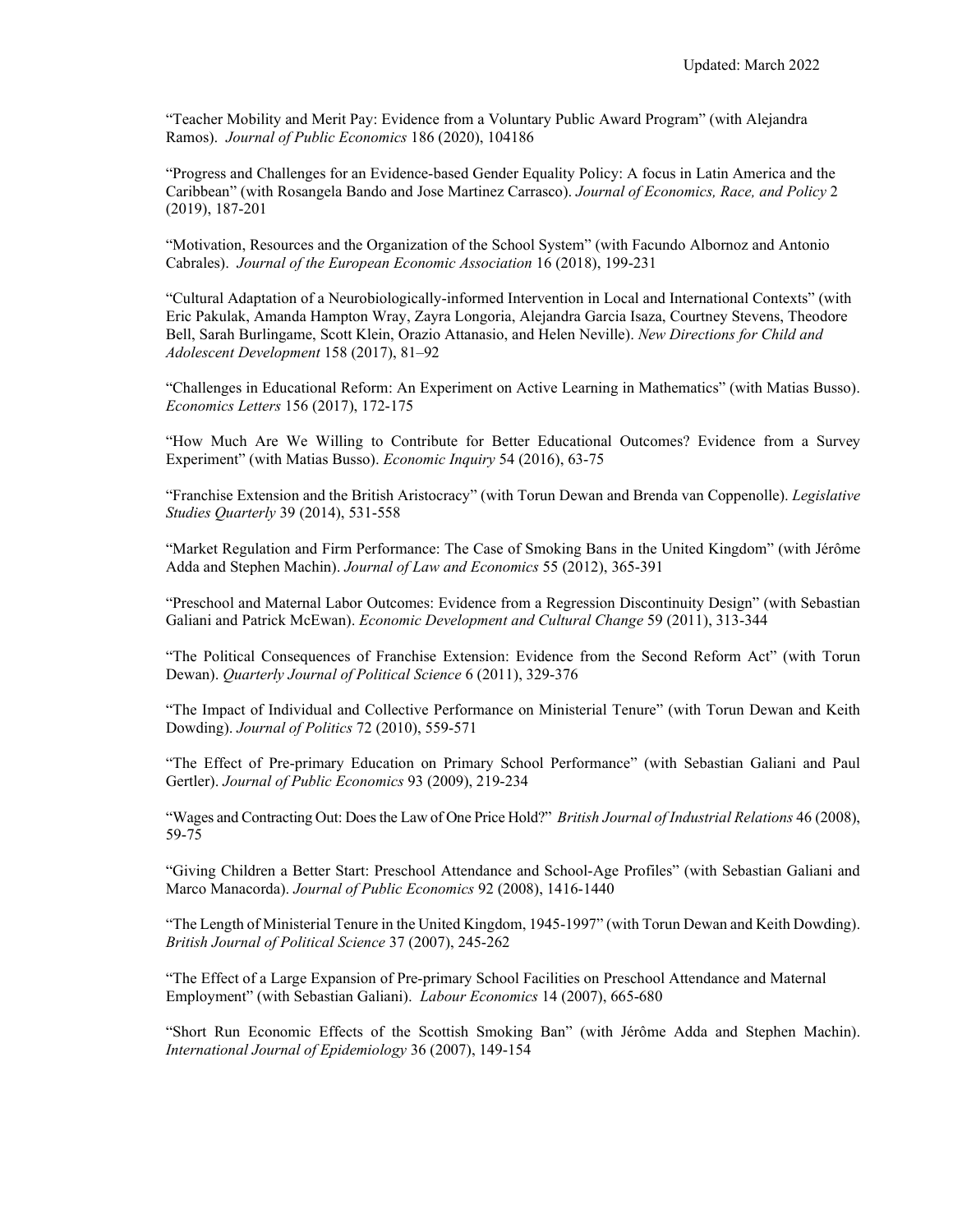#### **Unpublished articles (under submission or in preparation for re-submission)**

"Child Care Markets, Parental Labor Supply and Child Development" (with Maria Marta Ferreyra, Luca Flabbi and Juan David Martin). IZA Discussion Paper 12904. Revise and resubmit *Journal of Political Economy*

"Reducing Parent-School Information Gaps and Improving Education Outcomes: Evidence from High Frequency Text Messaging in Chile" (with Matias Busso, Taryn Dinkelman and Claudia Martinez). NBER Working Paper 28581. Revise and resubmit *Journal of Human Resources*

"Helping Struggling Students and Benefitting All: Peer Effects in Primary Education" (with Matias Busso and Michele Giannola). IFS Working Paper W22/02

### **Chapters in edited volumes**

"A Primer on Trust: Measures and Determinants" (with Matias Busso, Phillip Keefer and Carlos Scartascini). In *Trust: The Key to Social Cohesion and Growth in Latin America and the Caribbean*, Phillip Keefer and Carlos Scartascini (eds). Washington DC: Inter-American Development Bank, (2021)

"Health Inequality: A Tale of Expansion and Fragmentation" (with Jessica Gagete-Miranda and Marcos Vera-Hernandez). In *The Inequality Crisis: Latin America and the Caribbean at a Crossroads*, Matias Busso and Julian Messina (eds). Washington DC: Inter-American Development Bank, (2020)

"The Rationale for Interventions to Foster Child Development" (with Marcos Vera-Hernandez). *Oxford Research Encyclopedia of Economics and Finance*, Jonathan Hamilton (ed). Oxford: Oxford University Press, (2019)

"The Economics of Early Interventions Aimed at Child Development" (with Marcos Vera-Hernandez). *Oxford Research Encyclopedia of Economics and Finance*, Jonathan Hamilton (ed). Oxford: Oxford University Press, (2019)

"Early Childhood: How Can We Support Parents?" (with Ricardo Espinoza). In *Learning Better: Public Policy for Skill Development*, Matias Busso et al. (eds). Washington DC: Inter-American Development Bank, (2017)

"Computers in Schools: Why Governments Should Do their Homework" (with Matias Busso, Julian Cristia, and Eugenio Severin). In *Development Connections: Unveiling the Impact of New Information Technologies*, Alberto Chong (ed). New York: Palgrave Macmillan, (2011)

"Choosing, Moving and Resigning at Westminster" (with Torun Dewan, Keith Dowding and Gita Subrahmanyam). In *The Selection of Ministers in Europe: Hiring and Firing*, Keith Dowding and Patrick Dumont (eds). London: Routledge, (2008)

#### **RESEARCH GRANTS**

- 2015 Spencer Foundation. Project: "Leveraging School-Generated Data to Improve Parent-School Communication and Schooling Outcomes". Co-principal Investigator
- 2010-2013 Inter-American Development Bank. Project: "Evaluating the Benefits and Cost of Alternative ICT Uses in Education." Co-team Leader
- 2009-2010 Inter-American Development Bank. Project: "Information and Communication Technology and Student Absenteeism." Principal Investigator
- 2009-2010 Lincoln Institute of Land Policy, Program on Latin America and Caribbean. Project: "The Impact of Railway Expansion on Urban Spatial Patterns." Co-applicant
- 2006-2009 Department for International Development (DFID) Economic and Social Research Council (ESRC). Project: "Human Development and Poverty Reduction in Developing Countries." Co-applicant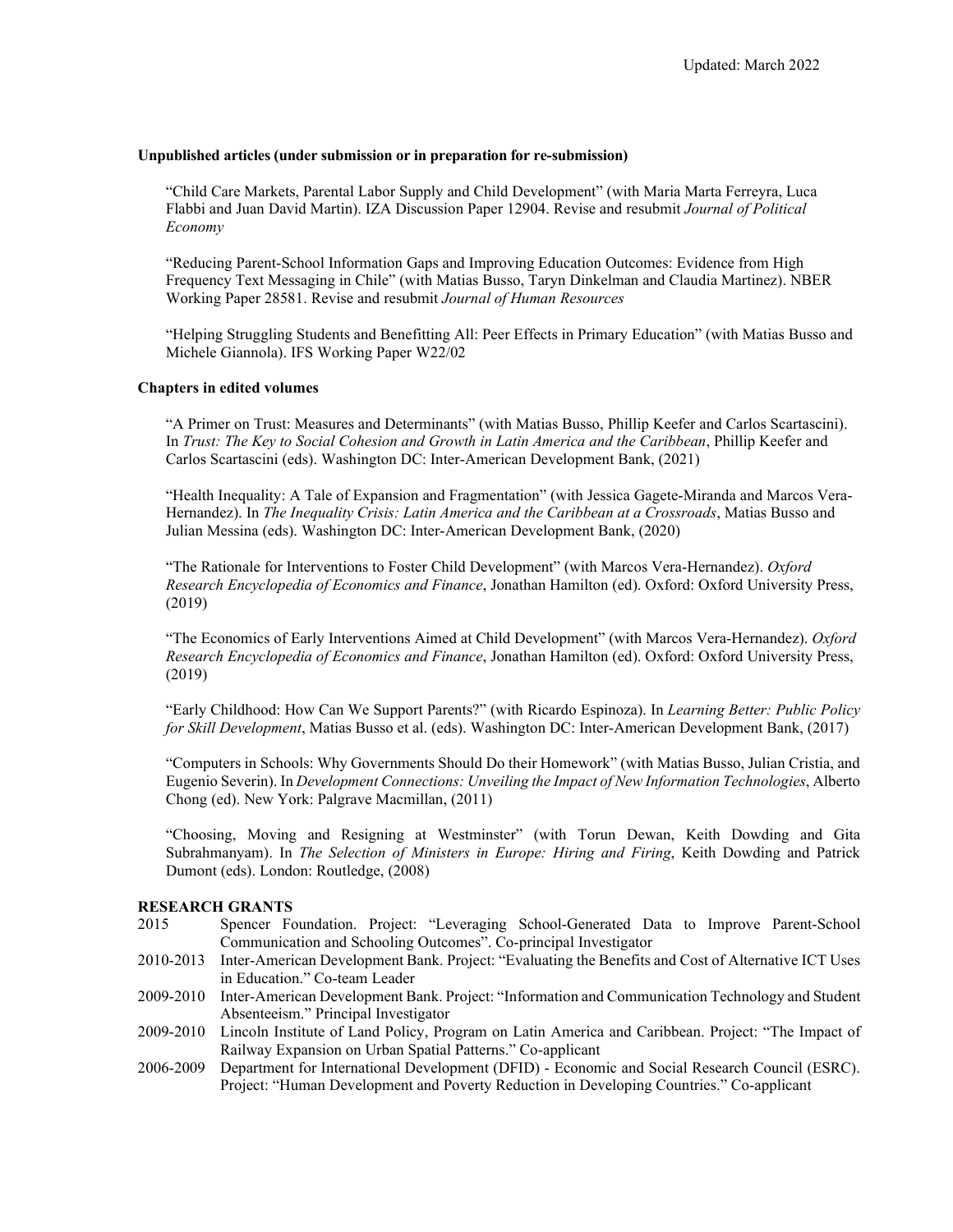- 2006 Economic and Social Research Council (ESRC). Project: "Measuring the Short Term Economic Impact of the Smoking Ban in Scotland." Principal Investigator
- 2005-2006 Nuffield Foundation. Project: "Measuring the Economic Impact of the Smoking Ban in Scotland." Principal Investigator

# **HONORS AND AWARDS**

- 2002-2003 Fundación Antorchas. Research subsidy for returning doctoral researchers
- 2000-2001 ESRC New Scholar. CEPR, Industrial Organization and Labor Economics programs
- 2000-2001 Royal Economic Society. Junior Fellowship (declined)
- 1998-2000 Nuffield College. Fully funded studentship for the D.Phil. in Economics
- 1998-2000 Fundación Antorchas. Scholarship for completing doctoral studies
- 1998-1999 Department for Education and Employment (*DfEE-*UK). Overseas Research Studentship (ORS) Award
- 1996-1998 University of Oxford/Foreign Common Office/Citibank. Fully funded scholarship for the M.Phil. in Economics
- 1996 Instituto de Matemática Pura e Aplicada (IMPA). Full scholarship for summer visiting students
- 1992-1995 Universidad de Buenos Aires. Research scholarship

# **DEPARTAMENTAL SERVICE**

- 2015- Chair. Junior hiring committee. Research Department, Inter-American Development Bank
- 2021- Co-Coordinator. Development in the Americas (DIA) 2023, Inter-American Development Bank
- 2012-2015 Co-Coordinator. Development in the Americas (DIA) 2015, Inter-American Development Bank
- 2010-2014 Organizer. Development Challenges Event. Research Department, Inter-American Development Bank
- 2010-2013 Member. Hiring committee. Research Department, Inter-American Development Bank
- 2006-2010 Co-organizer. STICERD-UCL Development and Growth Seminar
- 2004-2010 Affiliate (Junior Year Abroad) Tutor. Department of Economics, University College London
- 2002-2003 Academic Coordinator. Specialization in Human Resources Management, Department of Business, Universidad de San Andrés

# **TEACHING EXPERIENCE**

Fundación BBVA Workshop: Evaluating the Impact of Public Policies in Health Economics

London School of Economics: Econometrics (graduate)

University College London: Economics of Industrial Relations (undergraduate), Issues in Economic Development (undergraduate), and Topics in Labor Economic (graduate)

Universidad de San Andrés: Labor Economics (undergraduate), and Human Resources Management (undergraduate) Universidad Torcuato Di Tella: Topics in Development Economics (graduate)

# **PROFESSIONAL ACTIVITIES**

# **Presentations (since 2003)**

Invited seminars (including scheduled): Brown University (2010); Centre for Economic Performance, LSE (2013); Centre for Economics of Education, LSE (2003); Centre for the Evaluation of Development Policies, IFS (2010); Centre for Microdata Methods and Practice, IFS (2008); Centre for the Study of African Economies, University of Oxford (2008); City University (2008); Columbia University (2010); George Washington University (2014); Haas Business School, UC Berkeley (2010); Institute for Fiscal Studies (2005, 2003); Inter-American Development Bank (2009); PUC, Rio de Janeiro (2017); Queen Mary, University of London (2013, 2009); Royal Holloway College (2018); Seoul National University (2011); STICERD, LSE (2007); Tinbergen Institute (2017, 2004); Trinity College Dublin (2019); Universidad Católica de Chile (2015); Universidad Carlos III (2010); Universidad de Montevideo (2016); Universidad del Rosario (2017); Universidad de San Andrés (2011, 2006); Universita' Bocconi (2017, 2008); Universita di Padova (2006); Université de Paris 1 – Sorbonne (2005); University of Birmingham (2008); University of Cambridge (2010); University of Edinburgh (2011); University of Essex (2003); University of Sussex (2008); Universidad Torcuato Di Tella (2017); World Bank (2011)

Invited presentations and discussions at conferences: Center for New Institutional and Social Sciences: The St Louis Initiative (2007); China Development Research Fund: International Conference on Child Development and Poverty